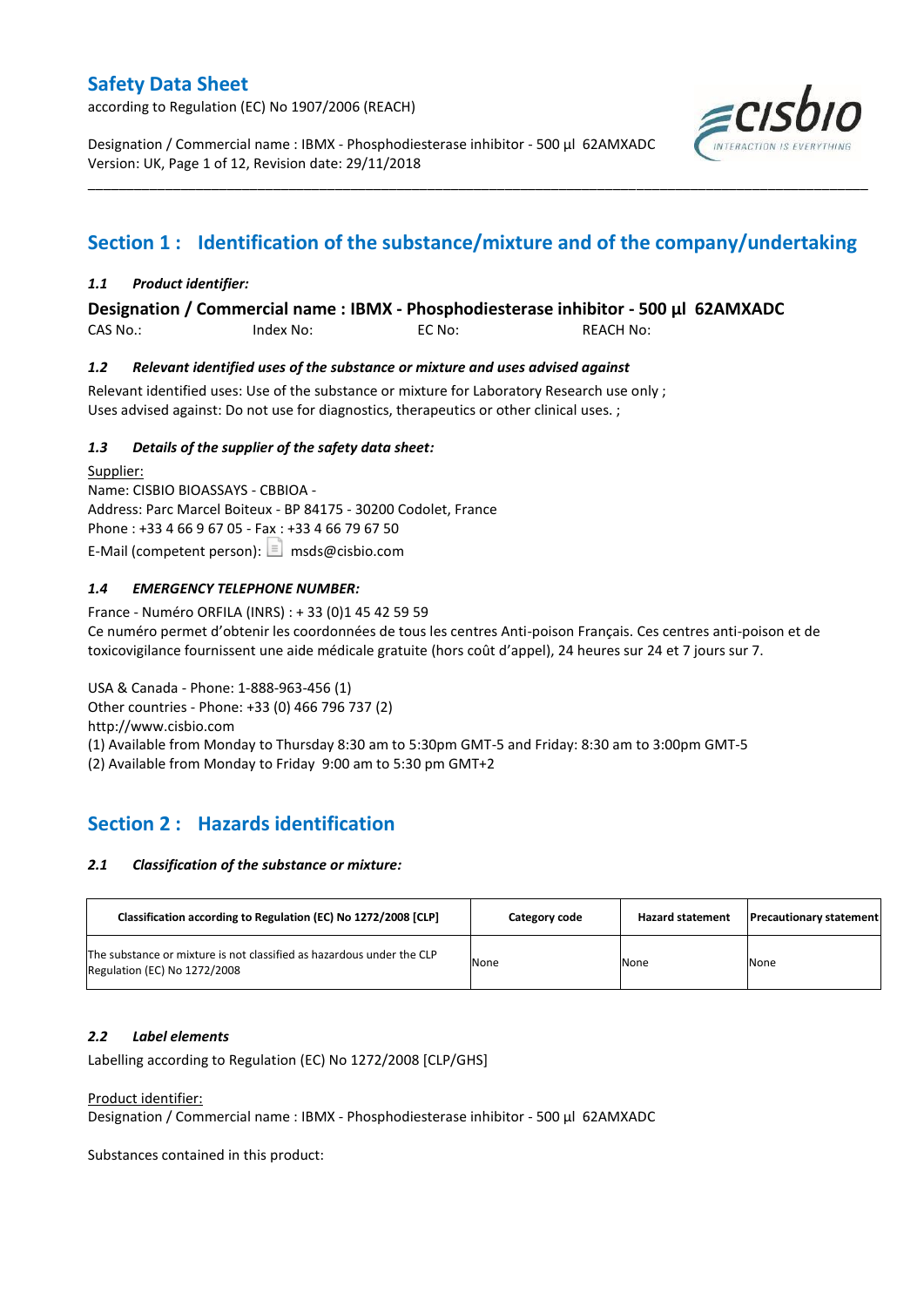according to Regulation (EC) No 1907/2006 (REACH)

Designation / Commercial name : IBMX - Phosphodiesterase inhibitor - 500 µl 62AMXADC Version: UK, Page 2 of 12, Revision date: 29/11/2018



Hazard pictograms

Signal word:

Hazard and precautionary statements:

#### *2.3 Other hazards*

The mixture does not contain substances classified as 'Substances of Very High Concern' (SVHC) >= 0.1% published by the European CHemicals Agency (ECHA) under article 57 of REACH. The mixture satisfies neither the PBT nor the vPvB criteria for mixtures in accordance with annexe XIII of the REACH regulations EC 1907/2006. ; Adverse human health effects and symptoms:

\_\_\_\_\_\_\_\_\_\_\_\_\_\_\_\_\_\_\_\_\_\_\_\_\_\_\_\_\_\_\_\_\_\_\_\_\_\_\_\_\_\_\_\_\_\_\_\_\_\_\_\_\_\_\_\_\_\_\_\_\_\_\_\_\_\_\_\_\_\_\_\_\_\_\_\_\_\_\_\_\_\_\_\_\_\_\_\_\_\_\_\_\_\_\_\_\_\_\_\_\_

## **Section 3 : Composition/information on ingredients**

#### *3.2 Mixtures*

Hazardous ingredients:

| Substance name     | CAS n°  | Index n° | EC n°     | <b>Classification according Regulation (EC)</b><br><b>No. 1272 [CLP]</b> | Concentration<br>(%) | <b>SCL</b> | M-factor |
|--------------------|---------|----------|-----------|--------------------------------------------------------------------------|----------------------|------------|----------|
| dimethyl sulfoxide | 67-68-5 |          | 200-664-3 |                                                                          | 100%                 |            |          |

Additional information:

Full text of H- and EUH-phrases: see SECTION 16.

### **Section 4 : First aid measures**

#### *4.1 Description of first aid measures*

**General information**:Do not leave affected person unattended. ;

**Following inhalation**: In case of respiratory tract irritation, consult a physician. ;

**Following skin contact**:After contact with skin, wash immediately with water ;

**Following eye contact**:After contact with the eyes, rinse with water with the eyelids open for a sufficient length of time, then consult an ophthalmologist immediately. ;

**Following ingestion**:Do NOT induce vomiting. ;

**Self-protection of the first aider**:

#### *4.2 Most important symptoms and effects, both acute and delayed*

Symptoms:No known symptoms to date. ; Effects:

#### *4.3 Indication of any immediate medical attention and special treatment needed*

Notes for the doctor: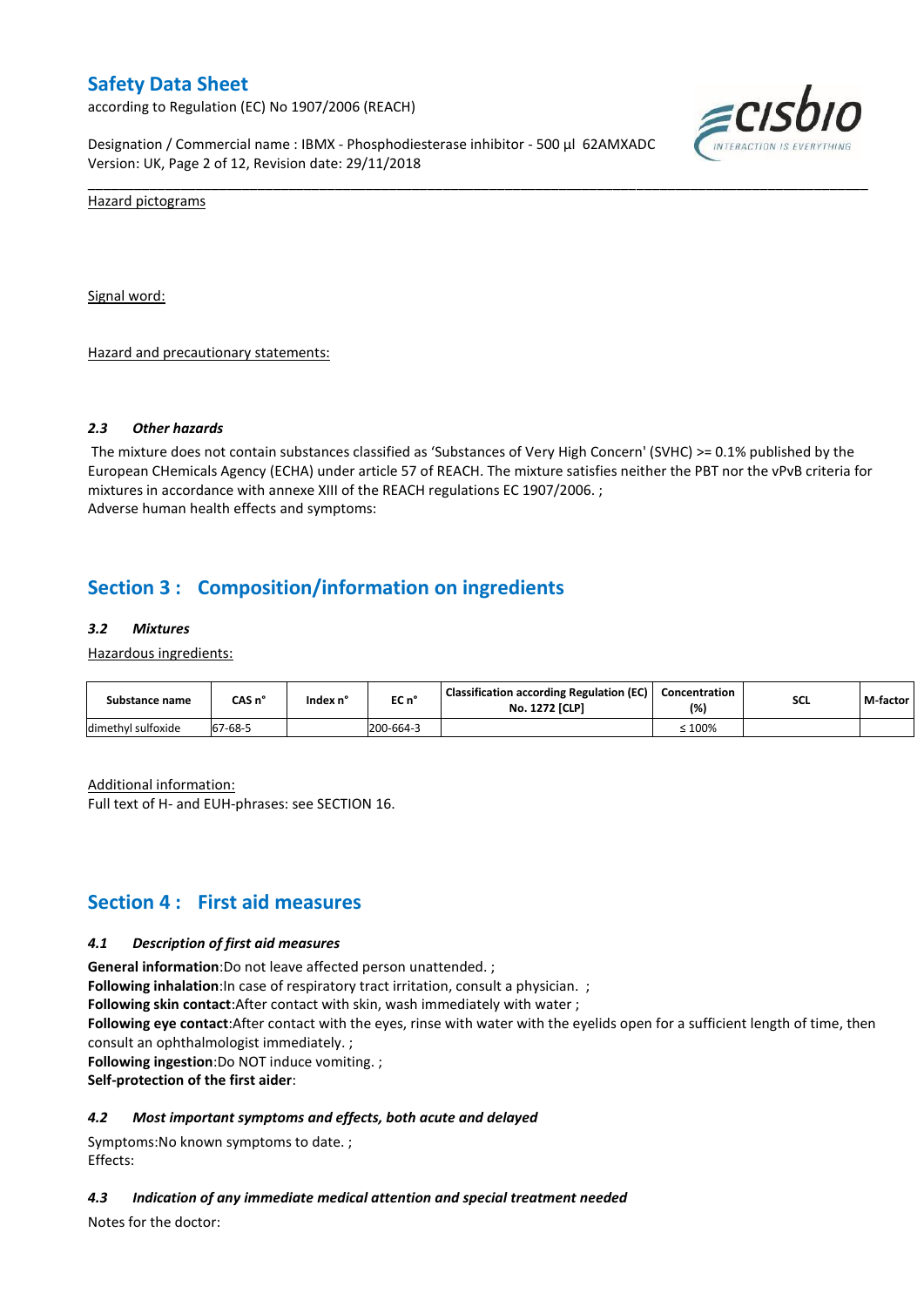according to Regulation (EC) No 1907/2006 (REACH)

Designation / Commercial name : IBMX - Phosphodiesterase inhibitor - 500 µl 62AMXADC Version: UK, Page 3 of 12, Revision date: 29/11/2018



## **Section 5 : Firefighting measures**

### *5.1 Extinguishing media:*

**Suitable extinguishing media**:This product is not flammable. Use extinguishing agent suitable for type of surrounding fire ;

\_\_\_\_\_\_\_\_\_\_\_\_\_\_\_\_\_\_\_\_\_\_\_\_\_\_\_\_\_\_\_\_\_\_\_\_\_\_\_\_\_\_\_\_\_\_\_\_\_\_\_\_\_\_\_\_\_\_\_\_\_\_\_\_\_\_\_\_\_\_\_\_\_\_\_\_\_\_\_\_\_\_\_\_\_\_\_\_\_\_\_\_\_\_\_\_\_\_\_\_\_

#### *5.2 Special hazards arising from the substance or mixture*

Hazardous combustion products:/

#### *5.3 Advice for fire-fighters*

Wear Protective clothing. ;

### **Section 6 : Accidental release measures**

#### *6.1 Personal precautions, protective equipment and emergency procedures*

Emergency procedures: Provide adequate ventilation. ;

#### *6.2 Environmental precautions*

Do not allow to enter into surface water or drains. ;

#### *6.3 Methods and material for containment and cleaning up*

For cleaning up:Suitable material for taking up: Absorbing material, organic ; Other information:

#### *6.4 Reference to other sections*

Additional information:

### **Section 7 : Handling and storage**

### *7.1 Precautions for safe handling*

Protective measures: Advice on safe handling:Avoid contact with skin, eyes and clothes. ; Fire preventions:

Do not eat, drink or smoke in areas where reagents are handled. ; Advice on general occupational hygiene Handle in accordance with good industrial hygiene and safety practice ;

#### *7.2 Conditions for safe storage, including any incompatibilities*

Technical measures and storage conditions: Requirements for storage rooms and vessels: Keep container tightly closed. ; Hints on storage assembly: Materials to avoid: Further information on storage conditions:

#### *7.3 Specific end uses:*

Recommendations on specific end uses: Observe technical data sheet. ;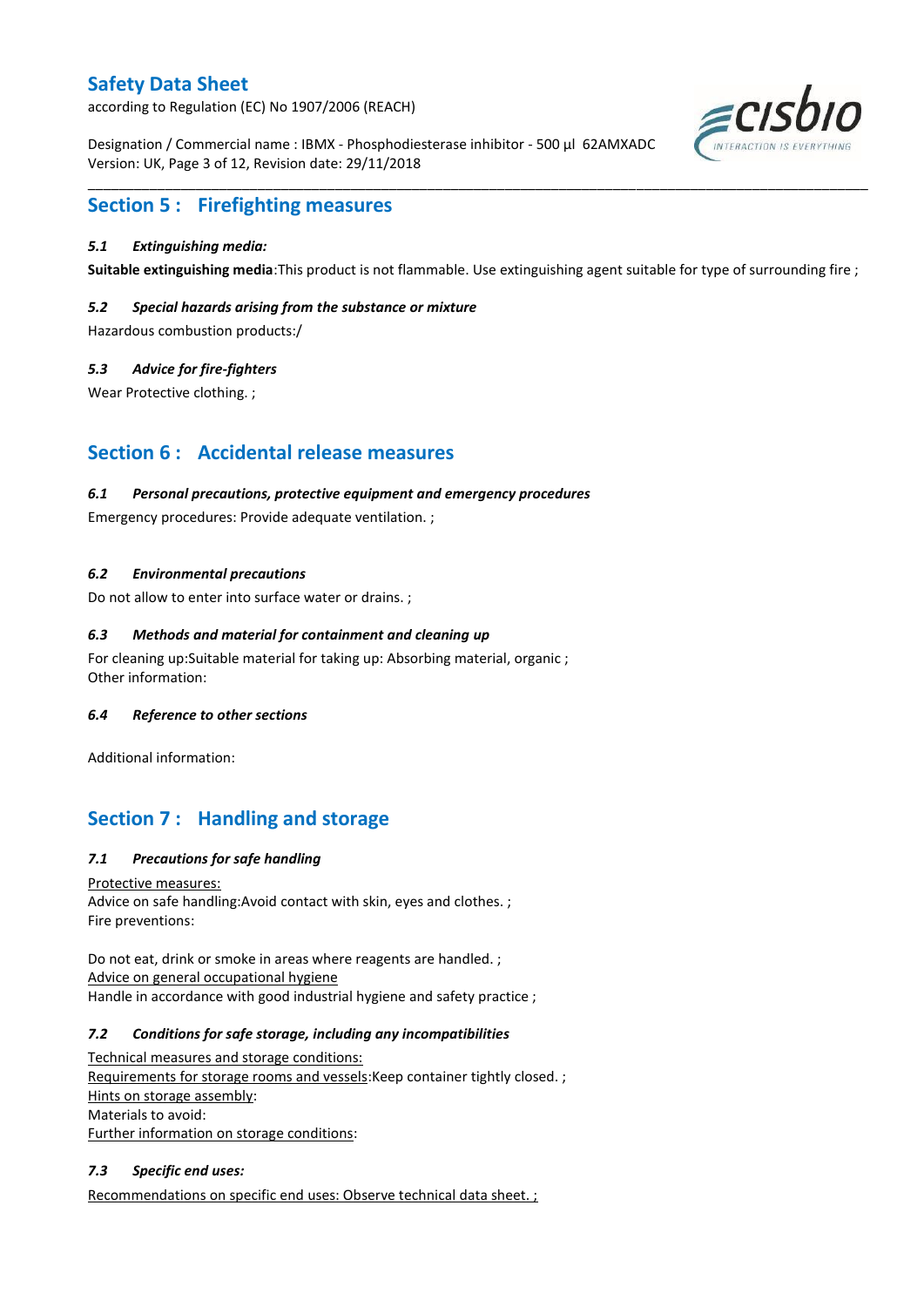according to Regulation (EC) No 1907/2006 (REACH)

Designation / Commercial name : IBMX - Phosphodiesterase inhibitor - 500 µl 62AMXADC Version: UK, Page 4 of 12, Revision date: 29/11/2018



# **Section 8 : Exposure controls/personal protection**

### *8.1 Control parameters*

Preliminary remark:

#### 8.1.1 Occupational exposure limits:

• France

| Source:            |           | Informations relatives à la réglementation VME (France) : ED 984, 07.2012 |  |  |  |  |  |  |  |  |  |  |  |
|--------------------|-----------|---------------------------------------------------------------------------|--|--|--|--|--|--|--|--|--|--|--|
| <b>Substance</b>   | EC No.    | VME(mg/m3)<br>$VLE$ (mg/m3)<br>VME (ppm)<br>VLE (ppm)<br>CAS-No           |  |  |  |  |  |  |  |  |  |  |  |
| 67-68-5 / 200-664- | 200-664-3 | 67-68-5                                                                   |  |  |  |  |  |  |  |  |  |  |  |

\_\_\_\_\_\_\_\_\_\_\_\_\_\_\_\_\_\_\_\_\_\_\_\_\_\_\_\_\_\_\_\_\_\_\_\_\_\_\_\_\_\_\_\_\_\_\_\_\_\_\_\_\_\_\_\_\_\_\_\_\_\_\_\_\_\_\_\_\_\_\_\_\_\_\_\_\_\_\_\_\_\_\_\_\_\_\_\_\_\_\_\_\_\_\_\_\_\_\_\_\_

#### • Spain

| Source :                    | <b>June 2015</b> |         | Limites de Exposicion Profesional para Agentes Quimicos en Espana<br>Instituto Nacional de Seguridad e Higiene en el Trabajo |              |                  |              |  |  |  |  |  |  |
|-----------------------------|------------------|---------|------------------------------------------------------------------------------------------------------------------------------|--------------|------------------|--------------|--|--|--|--|--|--|
| Substance                   | EC No.           | CAS-No  | $VLA-EC$ (mg/m3)                                                                                                             | VLA-EC (ppm) | $VLA-ED$ (mg/m3) | VLA-ED (ppm) |  |  |  |  |  |  |
| $67-68-5/200-664$ 200-664-3 |                  | 67-68-5 |                                                                                                                              |              |                  |              |  |  |  |  |  |  |

#### **•** Germany

| Source:             | TRGS 900, June 2015, BAuA |         |             |           |
|---------------------|---------------------------|---------|-------------|-----------|
| EC No.<br>Substance |                           | CAS-No  | AGW (mg/m3) | AGW (ppm) |
| 67-68-5 / 200-664-3 | 200-664-3                 | 67-68-5 | 320         | 100       |

- Italia
- **•** Greece
- $\bullet$  UK
- OSHA (USA)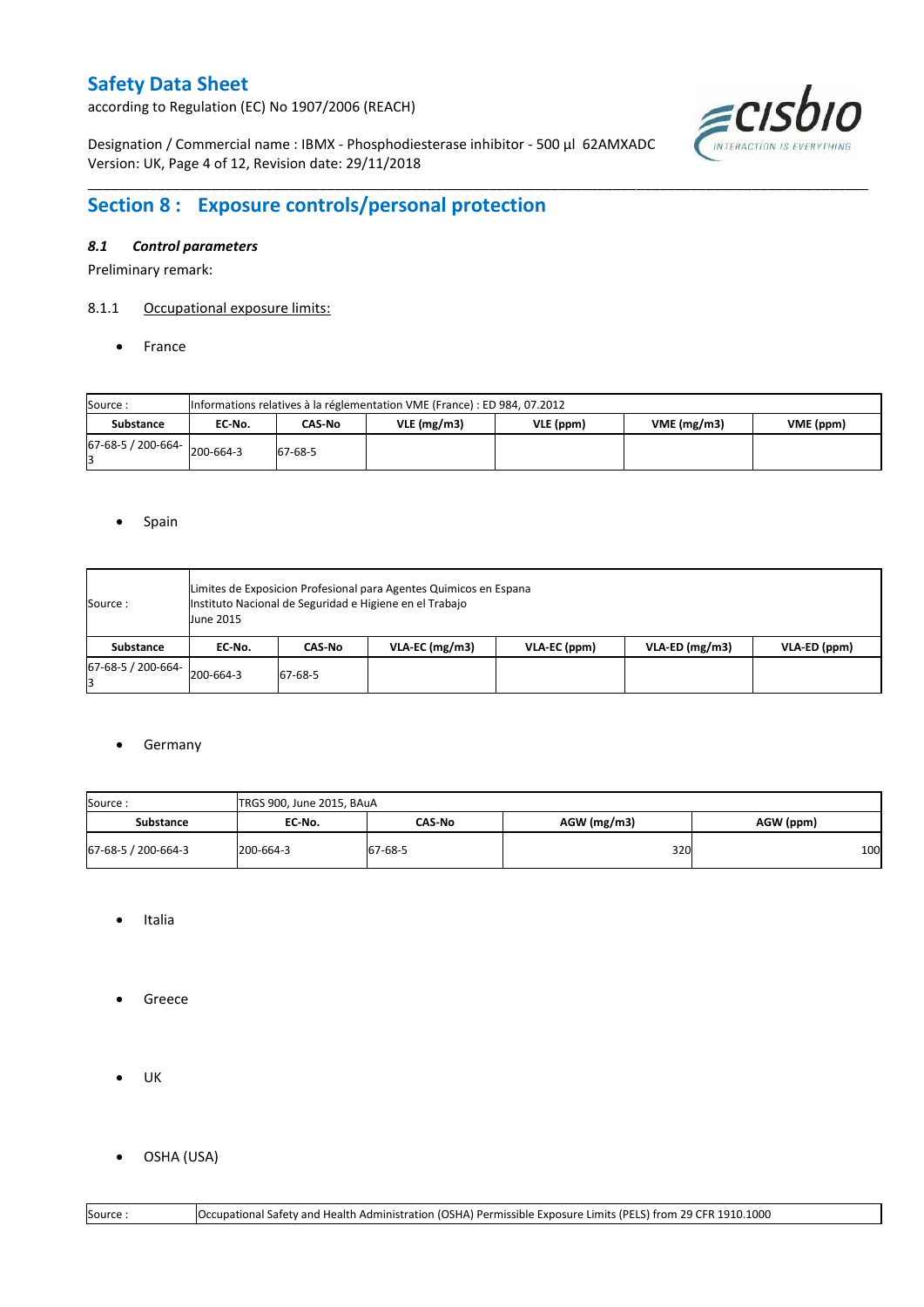according to Regulation (EC) No 1907/2006 (REACH)



Designation / Commercial name : IBMX - Phosphodiesterase inhibitor - 500 µl 62AMXADC Version: UK, Page 5 of 12, Revision date: 29/11/2018

| Substance                     | EC-No. | CAS-No  | <b>OSHA Permissible</b><br><b>Exposure Limit (PEL)</b><br>8-hour TWA (ppm) | <b>OSHA Permissible</b><br><b>Exposure Limit (PEL) 8-</b><br>hour TWA (mg/m3) | <b>OSHA Permissible</b><br><b>Exposure Limit (PEL)</b><br>STEL (ppm) | <b>OSHA Permissible</b><br><b>Exposure Limit (PEL)</b><br>STEL (mg/m3) |
|-------------------------------|--------|---------|----------------------------------------------------------------------------|-------------------------------------------------------------------------------|----------------------------------------------------------------------|------------------------------------------------------------------------|
| 67-68-5 / 200-664-3 200-664-3 |        | 67-68-5 |                                                                            |                                                                               |                                                                      |                                                                        |

### 8.1.2 Biological limit values (Germany):

| Source :            |           | List of recommended health-based biological limit values (BLVs) and biological guidance values (BGVs), June 2014 |               |           |  |  |  |  |  |  |  |  |
|---------------------|-----------|------------------------------------------------------------------------------------------------------------------|---------------|-----------|--|--|--|--|--|--|--|--|
| <b>Substance</b>    | EC No.    | CAS-No                                                                                                           | $BLV$ (mg/m3) | BLV (ppm) |  |  |  |  |  |  |  |  |
| 67-68-5 / 200-664-3 | 200-664-3 | 67-68-5                                                                                                          |               |           |  |  |  |  |  |  |  |  |

### 8.1.3 Exposure limits at intended use (Germany):

| Source:             | TRGS 903, November 2015, BAuA |         |             |           |  |  |  |  |  |
|---------------------|-------------------------------|---------|-------------|-----------|--|--|--|--|--|
| Substance           | EC-No.                        | CAS-No  | BGW (mg/m3) | BGW (ppm) |  |  |  |  |  |
| 67-68-5 / 200-664-3 | 200-664-3                     | 67-68-5 |             |           |  |  |  |  |  |

### 8.1.4 DNEL/PNEC-values:

• DNEL worker

| Source:                     |                   | <b>IGESTIS – substance database</b>                              |  |                                                       |                                                                              |         |                                                                                                                                         |  |                                                             |  |  |  |  |  |
|-----------------------------|-------------------|------------------------------------------------------------------|--|-------------------------------------------------------|------------------------------------------------------------------------------|---------|-----------------------------------------------------------------------------------------------------------------------------------------|--|-------------------------------------------------------------|--|--|--|--|--|
| Substance                   | EC-No.            | Acute - dermal,<br><b>CAS-No</b><br>local effects<br>(mg/kg/day) |  | Long-term-<br>dermal, local<br>effects<br>(mg/kg/day) | Long-term –<br>dermal.<br>systemic effects<br>effects (mg/m3)<br>(mg/kg/day) |         | $Acute -$<br>Long-term $-$<br>inhalation.<br>inhalation, local<br>linhalation. locall<br>systemic effects<br>effects (mg/m3)<br>(mg/m3) |  | $Long-term -$<br>inhalation.<br>systemic effects<br>(mg/m3) |  |  |  |  |  |
| $67 - 68 - 5/$<br>200-664-3 | 200-664-3 67-68-5 |                                                                  |  |                                                       |                                                                              | 265-265 | 484-484                                                                                                                                 |  |                                                             |  |  |  |  |  |

#### DNEL consumer

| Source:                    |                   | <b>GESTIS</b> – substance database |                                                  |                                                                                                                      |  |                                                  |                                                       |                                                    |                                                             |
|----------------------------|-------------------|------------------------------------|--------------------------------------------------|----------------------------------------------------------------------------------------------------------------------|--|--------------------------------------------------|-------------------------------------------------------|----------------------------------------------------|-------------------------------------------------------------|
| <b>Substance</b>           | EC No.            | CAS No                             | Acute – dermal. <br>local effects<br>(mg/kg/day) | Long-term-<br>Long-term $-$<br>dermal, local<br>dermal.<br>systemic effects<br>effects<br>(mg/kg/day)<br>(mg/kg/day) |  | Acute –<br>linhalation. local<br>effects (mg/m3) | Acute -<br>inhalation.<br>systemic effects<br>(mg/m3) | Long-term-<br>inhalation. local<br>effects (mg/m3) | Long-term $-$<br>inhalation.<br>systemic effects<br>(mg/m3) |
| $67 - 68 - 5$<br>200-664-3 | 200-664-3 67-68-5 |                                    |                                                  |                                                                                                                      |  |                                                  |                                                       |                                                    |                                                             |

### DNEL remark:

• PNEC

| Source           | <b>INERIS</b> |               |            |              |                      |            |              |
|------------------|---------------|---------------|------------|--------------|----------------------|------------|--------------|
| <b>Substance</b> | EC-No.        | <b>CAS-No</b> |            | PNEC AQUATIC | <b>PNEC Sediment</b> |            |              |
|                  |               |               | freshwater | marine water | intermittent release | freshwater | marine water |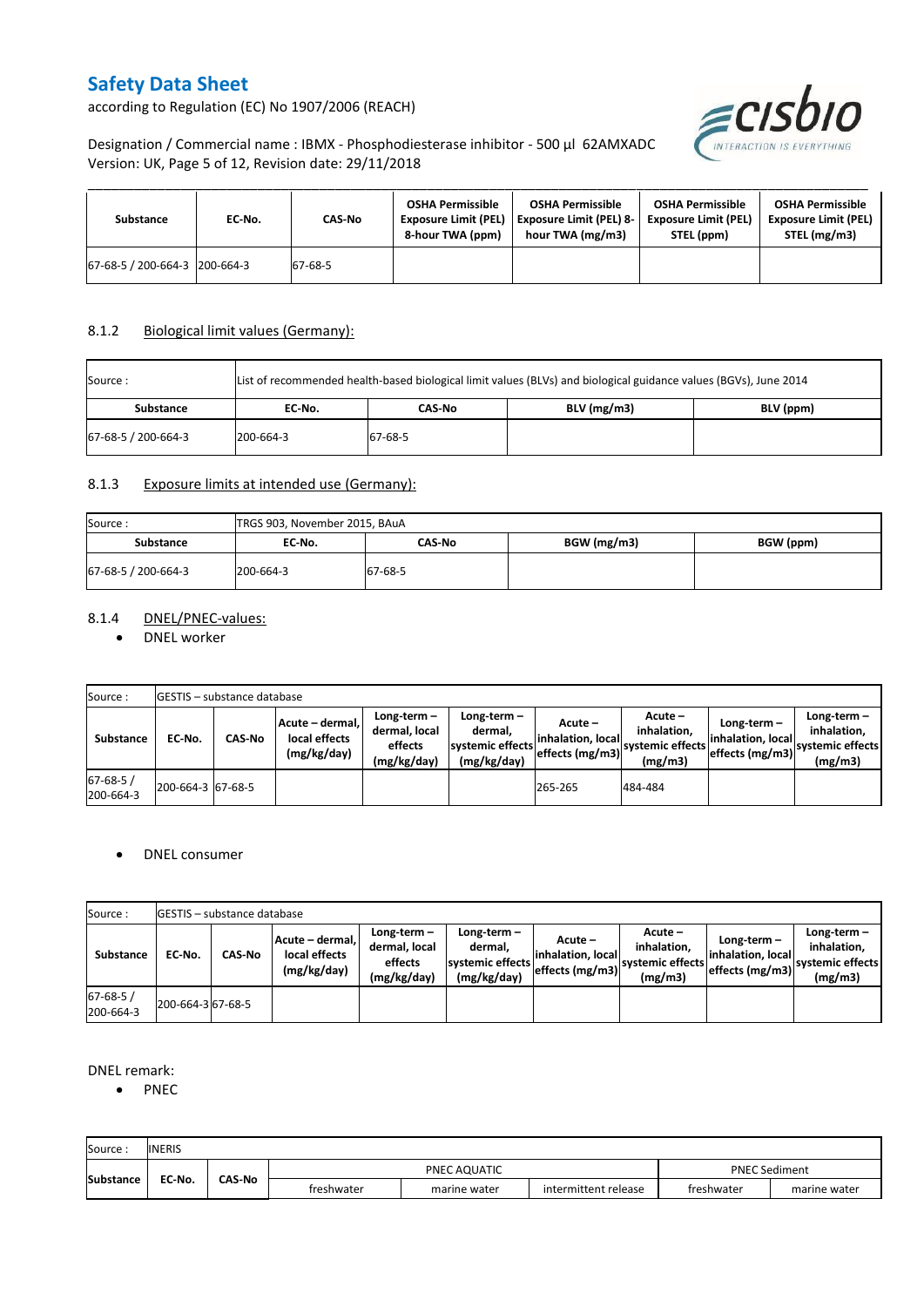according to Regulation (EC) No 1907/2006 (REACH)



Designation / Commercial name : IBMX - Phosphodiesterase inhibitor - 500 µl 62AMXADC Version: UK, Page 6 of 12, Revision date: 29/11/2018

| 67-68-5 /<br>200-664-3 | 200-664-3 67-68-5 |  |  |  |  |  |  |  |  |
|------------------------|-------------------|--|--|--|--|--|--|--|--|

| Source:                     | <b>INERIS</b> |               |                  |         |                                |        |                 |       |                             |         |       |        |         |       |
|-----------------------------|---------------|---------------|------------------|---------|--------------------------------|--------|-----------------|-------|-----------------------------|---------|-------|--------|---------|-------|
|                             | EC-No.        | <b>CAS-No</b> | Others           |         |                                |        |                 |       |                             |         |       |        |         |       |
| <b>Substance</b>            |               |               | <b>PNEC soil</b> |         | PNEC sewage treatment<br>plant |        | <b>PNEC</b> air |       | PNEC secondary<br>poisoning |         |       |        |         |       |
|                             |               |               | (mg/L)           | (mg/kg) | (ppm)                          | (mg/L) | (mg/kg)         | (ppm) | (mg/L)                      | (mg/kg) | (ppm) | (mg/L) | (mg/kg) | (ppm) |
| $67 - 68 - 5/$<br>200-664-3 | 200-664-3     | 67-68-5       |                  |         |                                |        |                 |       |                             |         |       |        |         |       |

PNEC remark: Control parameters remark:

#### *8.2 Exposure controls*

8.2.1 Appropriate engineering controls:

8.2.2 Personal protective equipment:

**Eye / Face protection**: Safety glasses with side-shields ;

**Skin protection**:Gloves ;

**Respiratory protection**:Ensure adequate ventilation ;

**Thermal hazards**:

8.2.3 Environmental exposure controls:

# **Section 9 : Physical and chemical properties**

### *9.1 Information on basic physical and chemical properties*

**A**nnearance

| 1.1                   |            |
|-----------------------|------------|
| Physical state        | Liquid ;   |
| Colour                | Colorless: |
| Odour                 |            |
| Odour threshold (ppm) |            |

|                                                    |                                       | Value | Concentration<br>(mol/L) | Method | Temperature (°C) | Pressure (kPa) | Remark |
|----------------------------------------------------|---------------------------------------|-------|--------------------------|--------|------------------|----------------|--------|
| pH                                                 |                                       |       |                          |        |                  |                |        |
| Melting point (°C)                                 |                                       |       |                          |        |                  |                |        |
| Freezing point (°C)                                |                                       |       |                          |        |                  |                |        |
| Initial boiling point/boiling range (°C)           |                                       |       |                          |        |                  |                |        |
| Flash point (°C)                                   |                                       |       |                          |        |                  |                |        |
| Evaporation rate (kg/m <sup>2</sup> /h)            |                                       |       |                          |        |                  |                |        |
| Flammability (type:) (%)                           |                                       |       |                          |        |                  |                |        |
| Upper/lower<br>flammability or explosive<br>limits | Upper explosive limit<br>(%)          |       |                          |        |                  |                |        |
|                                                    | Lower explosive limit (%)             |       |                          |        |                  |                |        |
| Vapour pressure (kPa)                              |                                       |       |                          |        |                  |                |        |
| Vapour density (g/cm <sup>3</sup> )                |                                       |       |                          |        |                  |                |        |
| Densities                                          | Density (g/cm <sup>3</sup> )          |       |                          |        |                  |                |        |
|                                                    | Relative density (g/cm <sup>3</sup> ) |       |                          |        |                  |                |        |
|                                                    | Bulk density (g/cm <sup>3</sup> )     |       |                          |        |                  |                |        |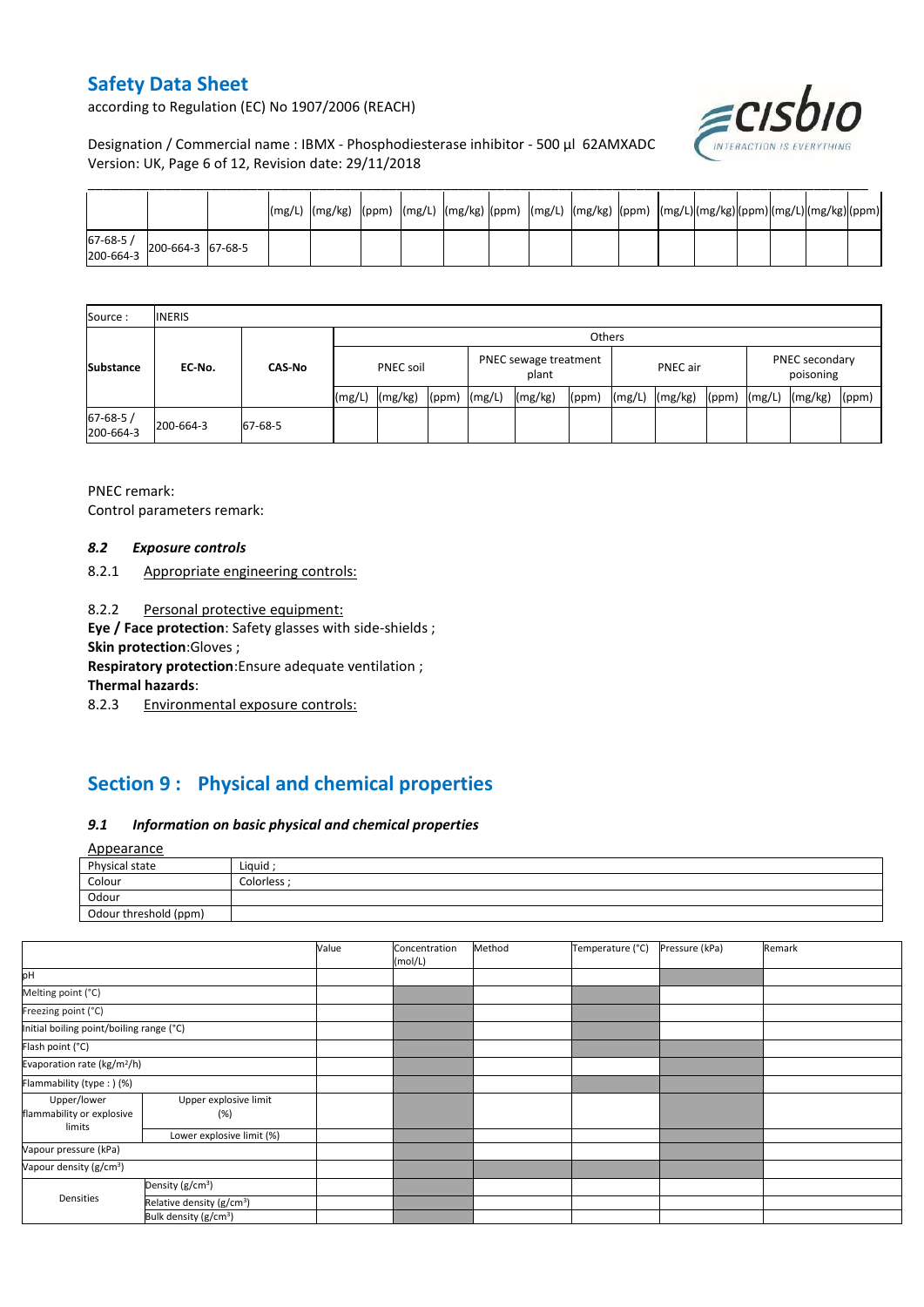according to Regulation (EC) No 1907/2006 (REACH)

Designation / Commercial name : IBMX - Phosphodiesterase inhibitor - 500 µl 62AMXADC Version: UK, Page 7 of 12, Revision date: 29/11/2018



| Critical density (g/cm <sup>3</sup> )                       |                                           |  |  |  |
|-------------------------------------------------------------|-------------------------------------------|--|--|--|
| Solubility (Type: ) (g/L)                                   |                                           |  |  |  |
| Partition coefficient (log Pow)<br>n-octanol/water at pH :  |                                           |  |  |  |
| Auto-ignition temperature (°C)                              |                                           |  |  |  |
| Decomposition temperature (°C)<br>Decomposition energy : kJ |                                           |  |  |  |
| Viscosity                                                   | Viscosity, dynamic (poiseuille)           |  |  |  |
|                                                             | Viscosity, cinematic (cm <sup>3</sup> /s) |  |  |  |
| Oxidising properties                                        |                                           |  |  |  |
| <b>Explosive properties</b>                                 |                                           |  |  |  |

#### *9.2 Other information:*

No other relevant data available

# **Section 10 : Stability and reactivity**

*10.1 Reactivity* This material is considered to be non-reactive under normal use conditions. ;

#### *10.2 Chemical stability*

- *10.3 Possibility of hazardous reactions*
- *10.4 Conditions to avoid:*
- *10.5 Incompatible materials:*
- *10.6 Hazardous decomposition products:*

Does not decompose when used for intended uses. ;

## **Section 11 : Toxicological information**

Toxicokinetics, metabolism and distribution

### *11.1 Information on toxicological effects*

#### **Substances**

**Acute toxicity**

Animal data: Acute oral toxicity:

Acute dermal toxicity:

Acute inhalative toxicity:

Practical experience / human evidence: Assessment / Classification: General Remark: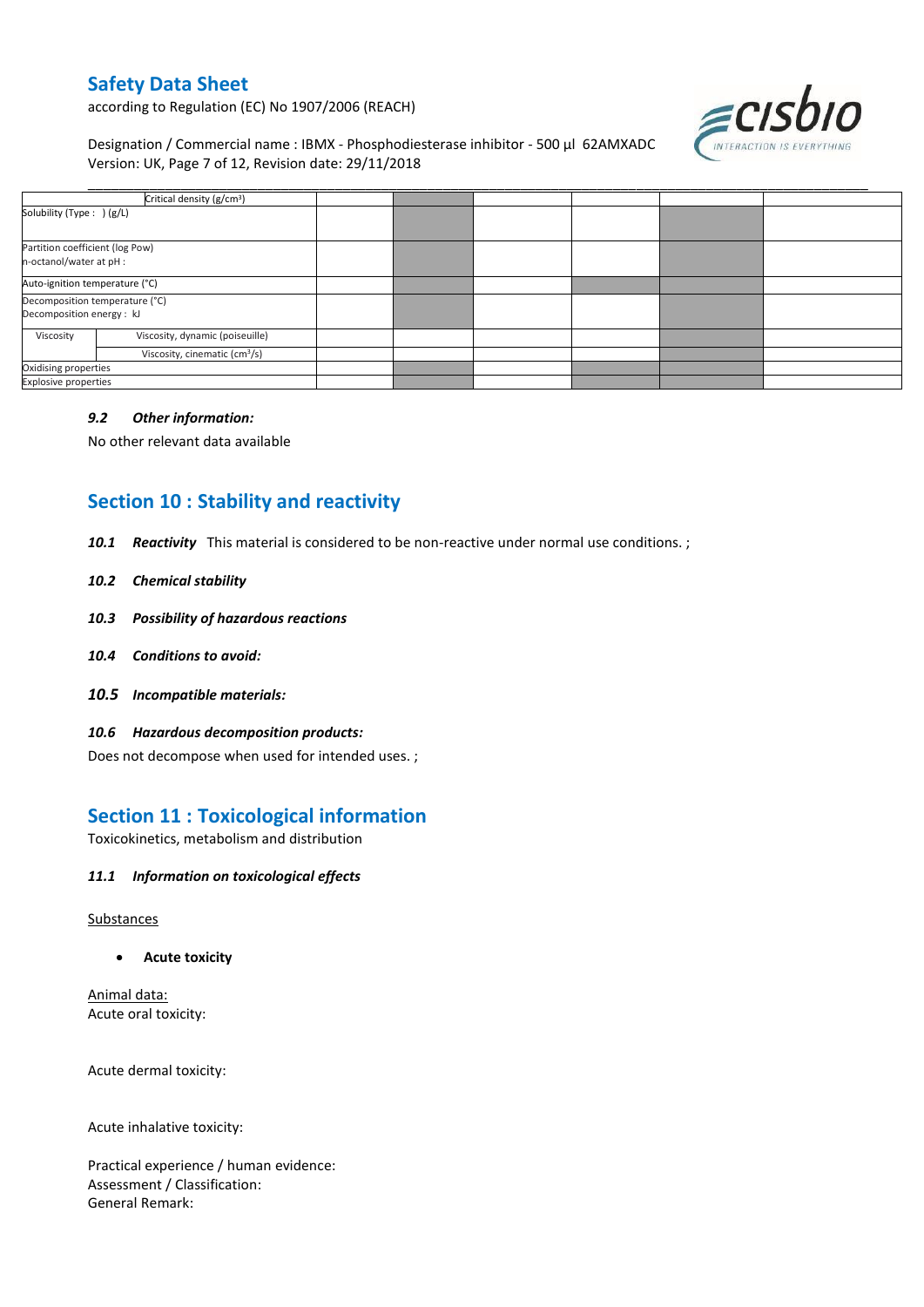according to Regulation (EC) No 1907/2006 (REACH)

Designation / Commercial name : IBMX - Phosphodiesterase inhibitor - 500 µl 62AMXADC Version: UK, Page 8 of 12, Revision date: 29/11/2018

\_\_\_\_\_\_\_\_\_\_\_\_\_\_\_\_\_\_\_\_\_\_\_\_\_\_\_\_\_\_\_\_\_\_\_\_\_\_\_\_\_\_\_\_\_\_\_\_\_\_\_\_\_\_\_\_\_\_\_\_\_\_\_\_\_\_\_\_\_\_\_\_\_\_\_\_\_\_\_\_\_\_\_\_\_\_\_\_\_\_\_\_\_\_\_\_\_\_\_\_\_



### **•** Skin corrosion/irritation

Animal data:

In-vitro skin test method: In-vitro skin test result: Assessment / Classification:

**Eye damage/irritation**

Animal data:

In vitro eye test method: In vitro eye test result: Assessment / Classification:

#### **CMR effects (carcinogenity, mutagenicity and toxicity for reproduction)**

o Germ cell mutagenicity:

Animal data:

Assessment / Classification:

o Carcinogenicity

Practical experience / human evidence: Animal data:

Other information: Assessment / Classification:

o Reproductive toxicity

Practical experience / human evidence: Animal data:

Other information: Assessment / Classification:

Overall assessment on CMR properties:

- **Specific target organ toxicity (single exposure)**
	- o STOT SE 1 and 2

Animal data:

Other information:

o STOT SE 3

Practical experience / human evidence:

Other information: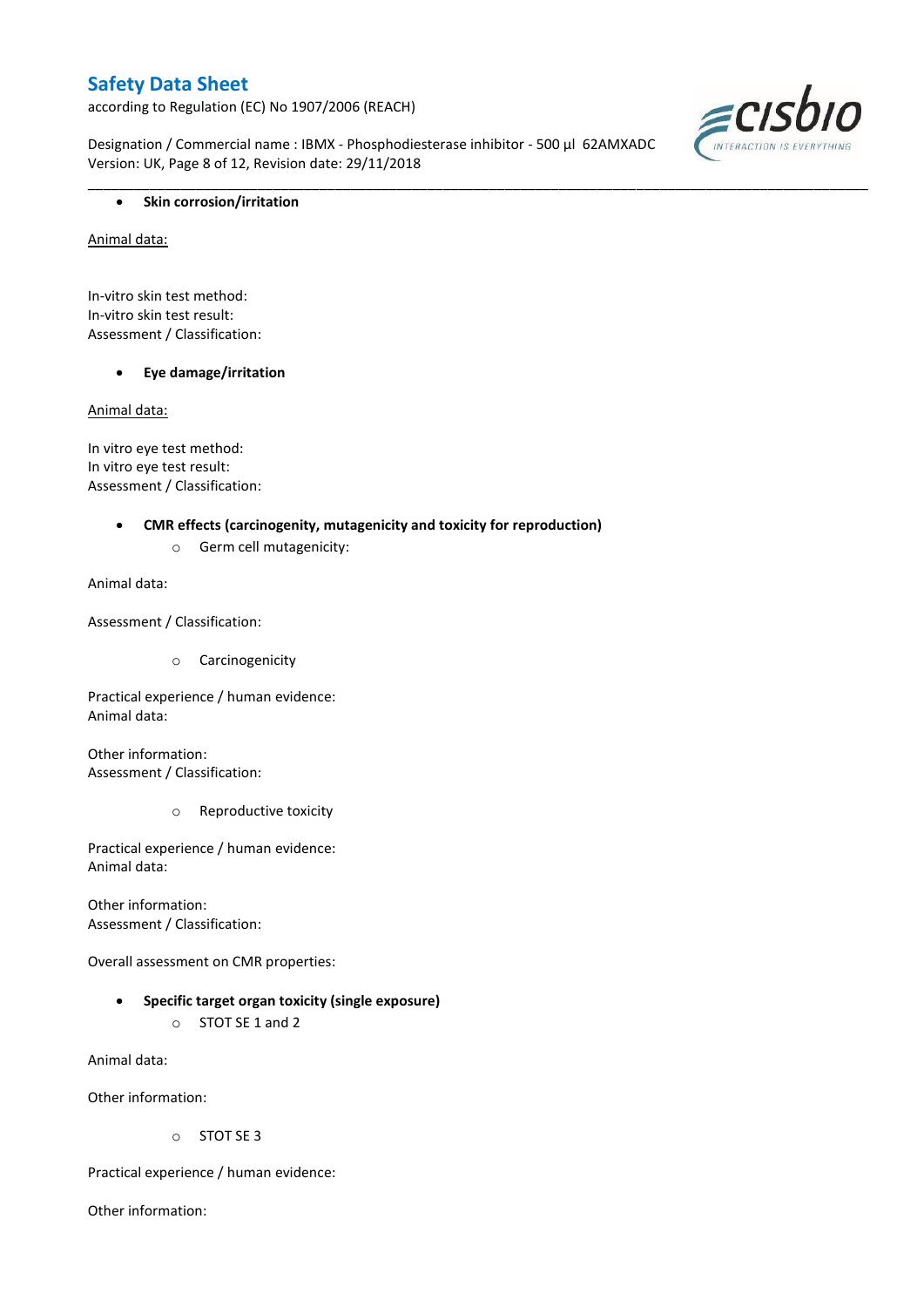according to Regulation (EC) No 1907/2006 (REACH)

Designation / Commercial name : IBMX - Phosphodiesterase inhibitor - 500 µl 62AMXADC Version: UK, Page 9 of 12, Revision date: 29/11/2018



Assessment / Classification:

### **Specific target organ toxicity (repeated exposure)**

Practical experience / human evidence: Animal data:

Assessment / Classification: Other information

#### **Aspiration hazard**

Practical experience / human evidence: Experimental data: viscosity data: see SECTION 9. Assessment / Classification: Remark:

11.1.1 Mixtures No toxicological information is available for the mixture itself

### **Section 12 : Ecological information**

In case that test data regarding one endpoint/differentiation exist for the mixture itself, the classification is carried out according to the substance criteria (excluding biodegradation and bioaccumulation). If no test data exist, the criteria for mixture classification has to be used (calculation method) in this case the toxicological data of the ingredients are shown.

\_\_\_\_\_\_\_\_\_\_\_\_\_\_\_\_\_\_\_\_\_\_\_\_\_\_\_\_\_\_\_\_\_\_\_\_\_\_\_\_\_\_\_\_\_\_\_\_\_\_\_\_\_\_\_\_\_\_\_\_\_\_\_\_\_\_\_\_\_\_\_\_\_\_\_\_\_\_\_\_\_\_\_\_\_\_\_\_\_\_\_\_\_\_\_\_\_\_\_\_\_

#### *12.1 Aquatic toxicity:*

Acute (short-term) fish toxicity

Chronic (long-term) fish toxicity

Acute (short-term) toxicity to crustacea

Chronic (long-term) toxicity to crustacea

Acute (short-term) toxicity to algae and cyanobacteria

Toxicity to microorganisms and other aquatic plants / organisms

Assessment / Classification:

### *12.2 Persistence and degradability*

Biodegradation:

Abiotic Degradation:

Assessment / Classification: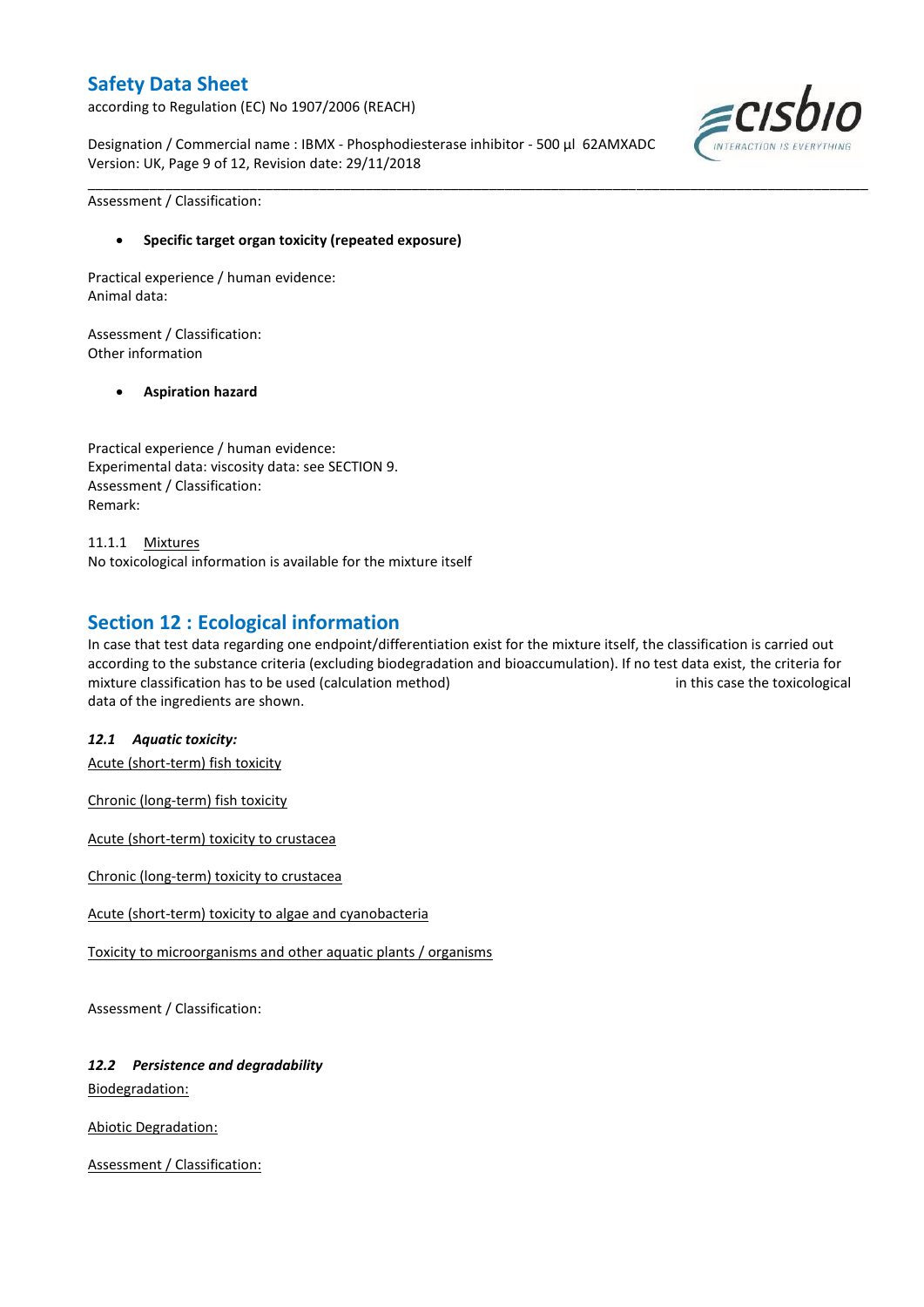according to Regulation (EC) No 1907/2006 (REACH)

Designation / Commercial name : IBMX - Phosphodiesterase inhibitor - 500 µl 62AMXADC Version: UK, Page 10 of 12, Revision date: 29/11/2018

\_\_\_\_\_\_\_\_\_\_\_\_\_\_\_\_\_\_\_\_\_\_\_\_\_\_\_\_\_\_\_\_\_\_\_\_\_\_\_\_\_\_\_\_\_\_\_\_\_\_\_\_\_\_\_\_\_\_\_\_\_\_\_\_\_\_\_\_\_\_\_\_\_\_\_\_\_\_\_\_\_\_\_\_\_\_\_\_\_\_\_\_\_\_\_\_\_\_\_\_\_



### *12.3 Bioaccumulative potential*

Bioconcentration factor (BCF):

*12.4 Mobility in soil*

*12.5 Results of PBT and vPvB assessment*

#### *12.6 Other adverse effects:*

Additional ecotoxicological information:

## **Section 13 : Disposal considerations**

#### *13.1 Waste treatment methods*

Waste treatment options: Dispose of waste according to applicable legislation. ;

### **Section 14 : Transport information**

ADR/RID/AND/IMDG/IATA

| UN No.                     |  |
|----------------------------|--|
| UN Proper shipping name    |  |
| Transport hazard class(es) |  |
| Hazard label(s)            |  |
|                            |  |
| Packing group              |  |
|                            |  |

#### *Transport in bulk according to Annex II of MARPOL 73/78 and the IBC Code*

Packing instructions for IMDG: IBC Instructions:

| Land transport (ADR/RID)                                             |                                               |
|----------------------------------------------------------------------|-----------------------------------------------|
| Classification code ADR:                                             | Special Provisions for ADR/RID:               |
| Limited quantities for ADR/RID:                                      | <b>Excepted Quantities for ADR/RID:</b>       |
| Packing Instructions for ADR/RID:                                    | Special packing provisions for ADR/RID:       |
| Mixed packing provisions:                                            |                                               |
| Portable tanks and bulk containers Instructions:                     |                                               |
| Portable tanks and bulk containers Special Provisions:               |                                               |
| <b>ADR Tank Code:</b>                                                | ADR Tank special provisions:                  |
| Vehicle for tank carriage:                                           |                                               |
| Special provisions for carriage Packages:                            |                                               |
| Special provisions for carriage Bulk:                                |                                               |
| Special provisions for carriage for loading, unloading and handling: |                                               |
| Special Provisions for carriage Operation:                           |                                               |
| Hazard identification No:                                            | Transport category (Tunnel restriction code): |
| Sea transport (IMDG)                                                 |                                               |
| Marine Pollutant:                                                    | Subsidiary risk(s) for IMDG:                  |
| Packing provisions for IMDG:                                         | Limited quantities for IMDG:                  |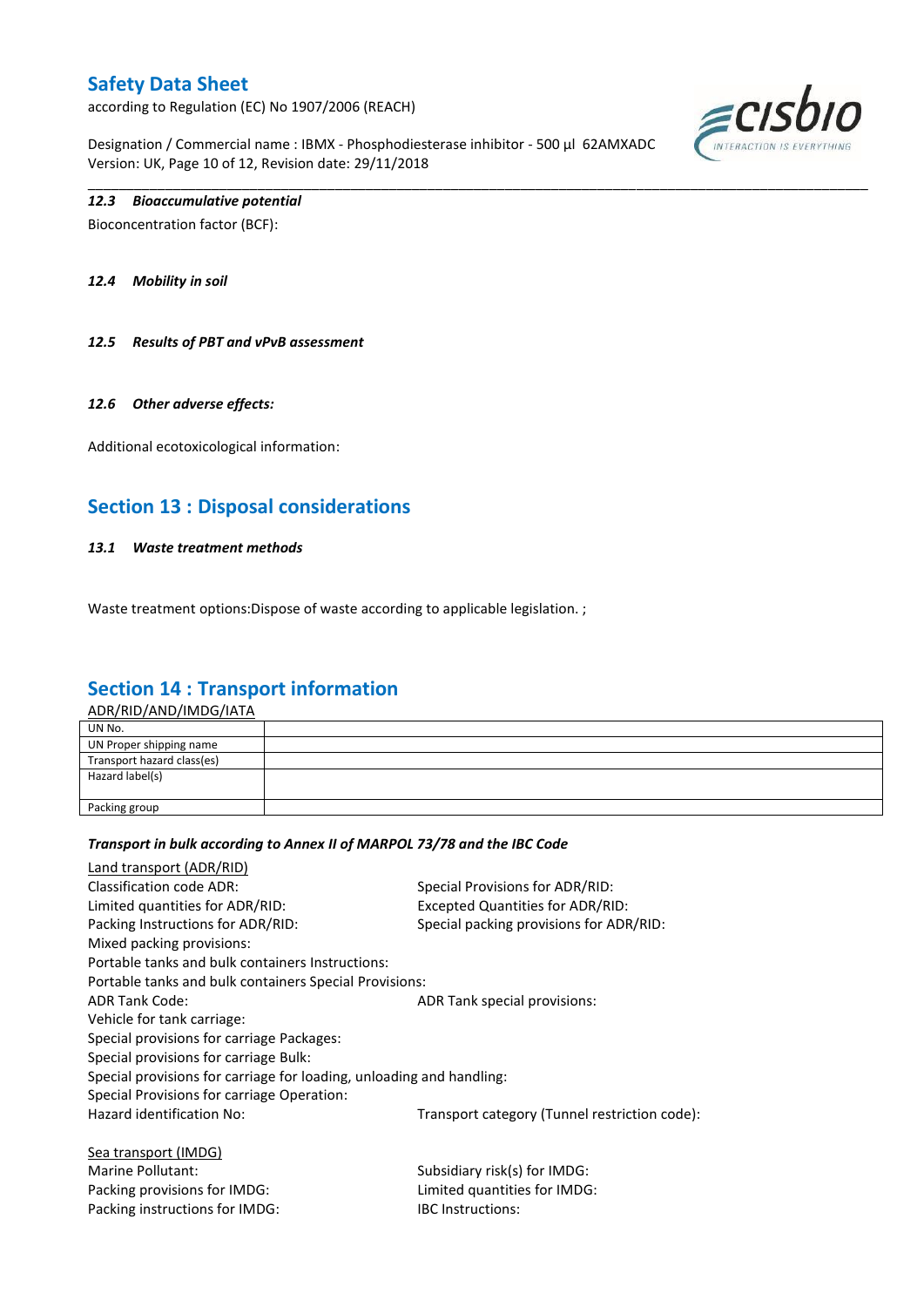according to Regulation (EC) No 1907/2006 (REACH)



Designation / Commercial name : IBMX - Phosphodiesterase inhibitor - 500 µl 62AMXADC Version: UK, Page 11 of 12, Revision date: 29/11/2018

| <b>IBC Provisions:</b>                                                 | <b>IMO</b> tank instructions:              |  |  |  |  |
|------------------------------------------------------------------------|--------------------------------------------|--|--|--|--|
| UN tank instructions:                                                  | Tanks and bulk Provisions:                 |  |  |  |  |
| EmS:                                                                   | Stowage and segregation for IMDG:          |  |  |  |  |
| Properties and observations:                                           |                                            |  |  |  |  |
| Inland waterway transport (ADN)                                        |                                            |  |  |  |  |
| <b>Classification Code ADN:</b>                                        | Special Provisions ADN:                    |  |  |  |  |
| Limited quantities ADN:                                                | <b>Excepted quantities ADN:</b>            |  |  |  |  |
| Carriage permitted:                                                    | Equipment required:                        |  |  |  |  |
| Provisions concerning loading and unloading:                           | Provisions concerning carriage:            |  |  |  |  |
| Number of blue cones/lights:                                           | Remark:                                    |  |  |  |  |
| Air transport (ICAO-TI / IATA-DGR)                                     |                                            |  |  |  |  |
| Subsidiary risk for IATA:                                              | Excepted quantity for IATA:                |  |  |  |  |
| Passenger and Cargo Aircraft Limited Quantities Packing Instructions:  |                                            |  |  |  |  |
| Passenger and Cargo Aircraft Limited Quantities Maximal Net Quantity : |                                            |  |  |  |  |
| Passenger and Cargo Aircraft Packaging Instructions :                  |                                            |  |  |  |  |
| Passenger and Cargo Aircraft Maximal Net Quantity:                     |                                            |  |  |  |  |
| Cargo Aircraft only Packaging Instructions :                           | Cargo Aircraft only Maximal Net Quantity : |  |  |  |  |
| ERG code:                                                              | <b>Special Provisions for IATA:</b>        |  |  |  |  |

\_\_\_\_\_\_\_\_\_\_\_\_\_\_\_\_\_\_\_\_\_\_\_\_\_\_\_\_\_\_\_\_\_\_\_\_\_\_\_\_\_\_\_\_\_\_\_\_\_\_\_\_\_\_\_\_\_\_\_\_\_\_\_\_\_\_\_\_\_\_\_\_\_\_\_\_\_\_\_\_\_\_\_\_\_\_\_\_\_\_\_\_\_\_\_\_\_\_\_\_\_

# **Section 15 : Regulatory information**

### *15.1 Safety, health and environmental regulations/legislation specific for the substance or mixture* EU regulations

Authorisations and/or restrictions on use:

Authorisations: Restrictions on use: SVHC :

- Other EU regulations:
- Directive 2010/75/EC on industrial emissions

Not relevant

National regulations

### *15.2 Chemical Safety Assessment:*

For this mixture, no chemical safety assessment has been carried out

## **Section 16 : Other information**

#### *16.1 Indication of changes*

Date of the previous version:08/11/2018